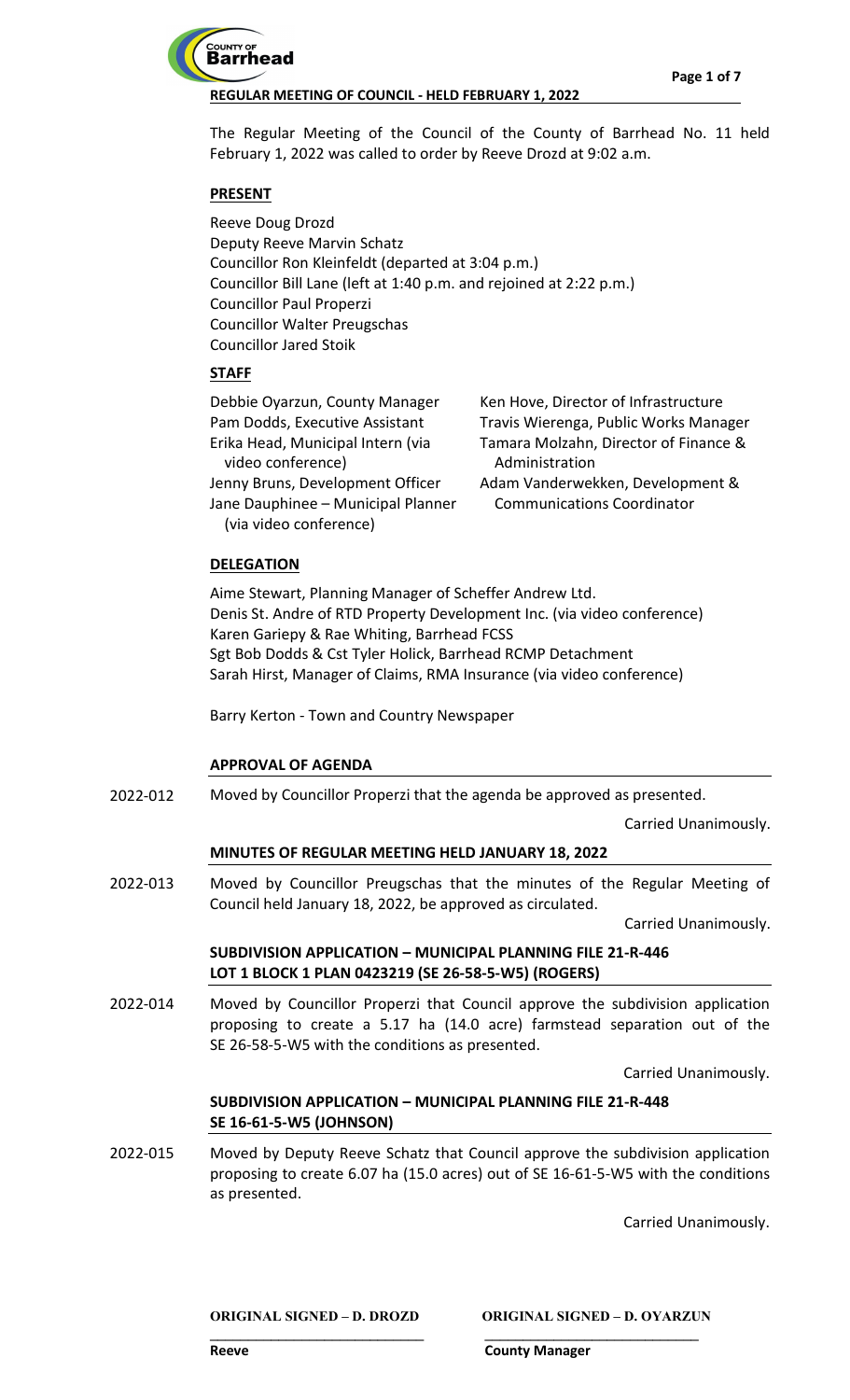

# **SUBDIVISION APPLICATION – MUNICIPAL PLANNING FILE 21-R-458 NE 8-59-3-W5 (THOMPSON)**

Moved by Councillor Lane that Council approve the subdivision application proposing to create a 2.49 ha (6.15 acre) farmstead separation out of NE 8-59-3-W5 with the conditions as presented. 2022-016

Carried Unanimously.

Denis St. Andre joined the meeting at 9:19 a.m. via video conference.

# **LAKEVIEW ESTATES ASP**

Aime Stewart and Denis St. Andre addressed Council and presented the Area Structure Plan (ASP) for Lakeview Estates for consideration to amend the Land Use Bylaw.

Tamara Molzahn joined the meeting at this time being 9:58 a.m.

Sarah Hirst joined the meeting at this time being 10:00 a.m. via video conference.

Moved by Councillor Lane that Council table the discussion until later in the meeting. 2022-017

Carried Unanimously.

Barry Kerton, Adam Vanderwekken, Aime Stewart, Denis St. Andre, Jenny Bruns, and Jane Dauphinee left the meeting at this time being 10:05 a.m.

## **IN-CAMERA**

- Moved by Councillor Properzi that the meeting move in-camera at this time being 10:05 a.m. for discussion on: 2022-018
	- 4.5.1 Genesis Reciprocal Insurance Exchange (Sarah Hirst) *FOIPP Sec. 24 Advice from Officials*

Carried Unanimously.

- Sarah Hirst and Tamara Molzahn left the meeting at this time being 10:32 a.m.
- Moved by Deputy Reeve Schatz that the meeting move out of in-camera at this time being 10:33 a.m. 2022-019

Carried Unanimously.

## **RECESS**

Reeve Drozd recessed the meeting at this time being 10:33 a.m.

Reeve Drozd reconvened the meeting at this time being 10:39 a.m.

Barry Kerton, Aime Stewart, Denis St. Andre, Jenny Bruns, and Jane Dauphinee rejoined the meeting at this time being 10:39 a.m.

**ORIGINAL SIGNED – D. DROZD ORIGINAL SIGNED – D. OYARZUN**

**\_\_\_\_\_\_\_\_\_\_\_\_\_\_\_\_\_\_\_\_\_\_\_\_\_\_\_\_ \_\_\_\_\_\_\_\_\_\_\_\_\_\_\_\_\_\_\_\_\_\_\_\_\_\_\_\_**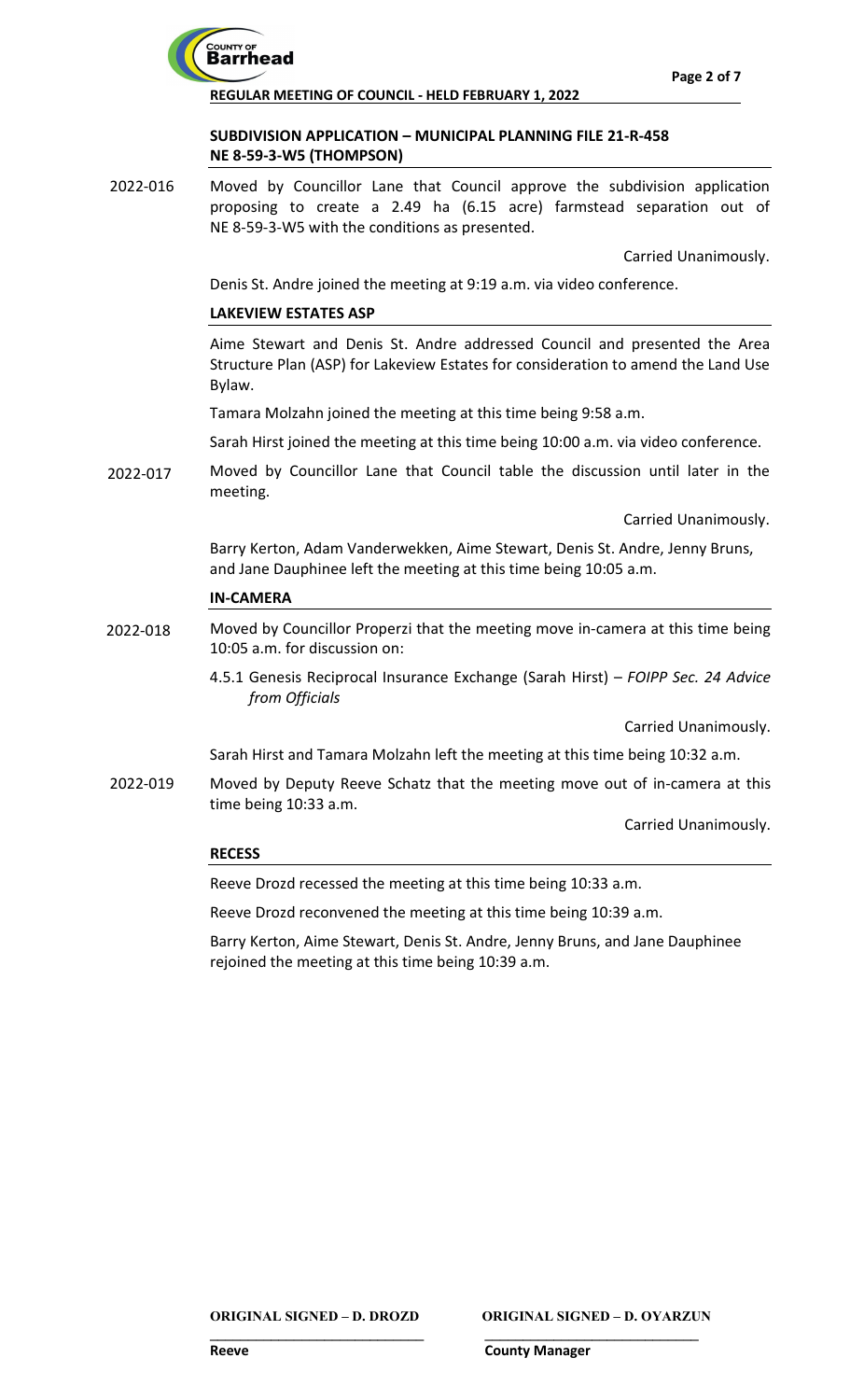

# **FIRST READING OF BYLAW 1-2022 – LAKEVIEW ESTATES AREA STRUCTURE PLAN (ASP) LOT 1, BLOCK 1, PLAN 1022082, NW 18-57-2-W5**

Moved by Councillor Properzi to lift the Lakeview Estates ASP from the table. 2022-020

Carried Unanimously.

Moved by Deputy Reeve Schatz that Council give 1st reading of Bylaw 1-2022, for the Lakeview Estates Area Structure Plan within Lot 1, Block 1, Plan 1022082, NW 18-57-2-W5. 2022-021

Carried Unanimously.

Moved by Councillor Preugschas that Council set the public hearing for the Lakeview Estates ASP for March 1, 2022, at 1:15 pm to be held at the Multipurpose Room at the Agrena in the Town of Barrhead. 2022-022

Carried Unanimously.

Aime Stewart, Denis St. Andre, Jenny Bruns, and Jane Dauphinee departed the meeting at this time being 10:56 a.m.

## **DELEGATION – BARRHEAD & DISTRICT FCSS SOCIETY**

FCSS Executive Director Karen Gariepy and Community Development & Volunteer Coordinator Rae Whiting, met with Council at this time being 10:57 a.m. to give an update on programs and services offered by FCSS.

Moved by Deputy Reeve Schatz that Council accepts the report from FCSS representatives as information. 2022-023

Carried Unanimously.

Council thanked Karen Gariepy and Rae Whiting for their presentation, and they departed the meeting at this time being 11:12 a.m.

# **NEWTON CREEK FLOODING – COMPENSATION REQUEST**

Moved by Councillor Properzi that Council accept the insurance adjuster's conclusion that the County was not negligent and therefore not legally liable and denied compensation request from claimant regarding flooding of lands. 2022-024

Carried Unanimously.

## **BYLAW 2-2022 EMERGENCY MANAGEMENT**

Moved by Councillor Lane that first reading be given to Emergency Management Bylaw 2-2022. 2022-025

Carried Unanimously.

Moved by Councillor Kleinfeldt that Bylaw 2-2022 be given second reading. 2022-026

Carried Unanimously.

Moved by Councillor Properzi that Bylaw 2-2022 be considered for third and final reading. 2022-027

Carried Unanimously.

Moved by Deputy Reeve Schatz that Bylaw 2-2022 – Emergency Management Bylaw be given third reading. 2022-028

**\_\_\_\_\_\_\_\_\_\_\_\_\_\_\_\_\_\_\_\_\_\_\_\_\_\_\_\_ \_\_\_\_\_\_\_\_\_\_\_\_\_\_\_\_\_\_\_\_\_\_\_\_\_\_\_\_**

Carried Unanimously.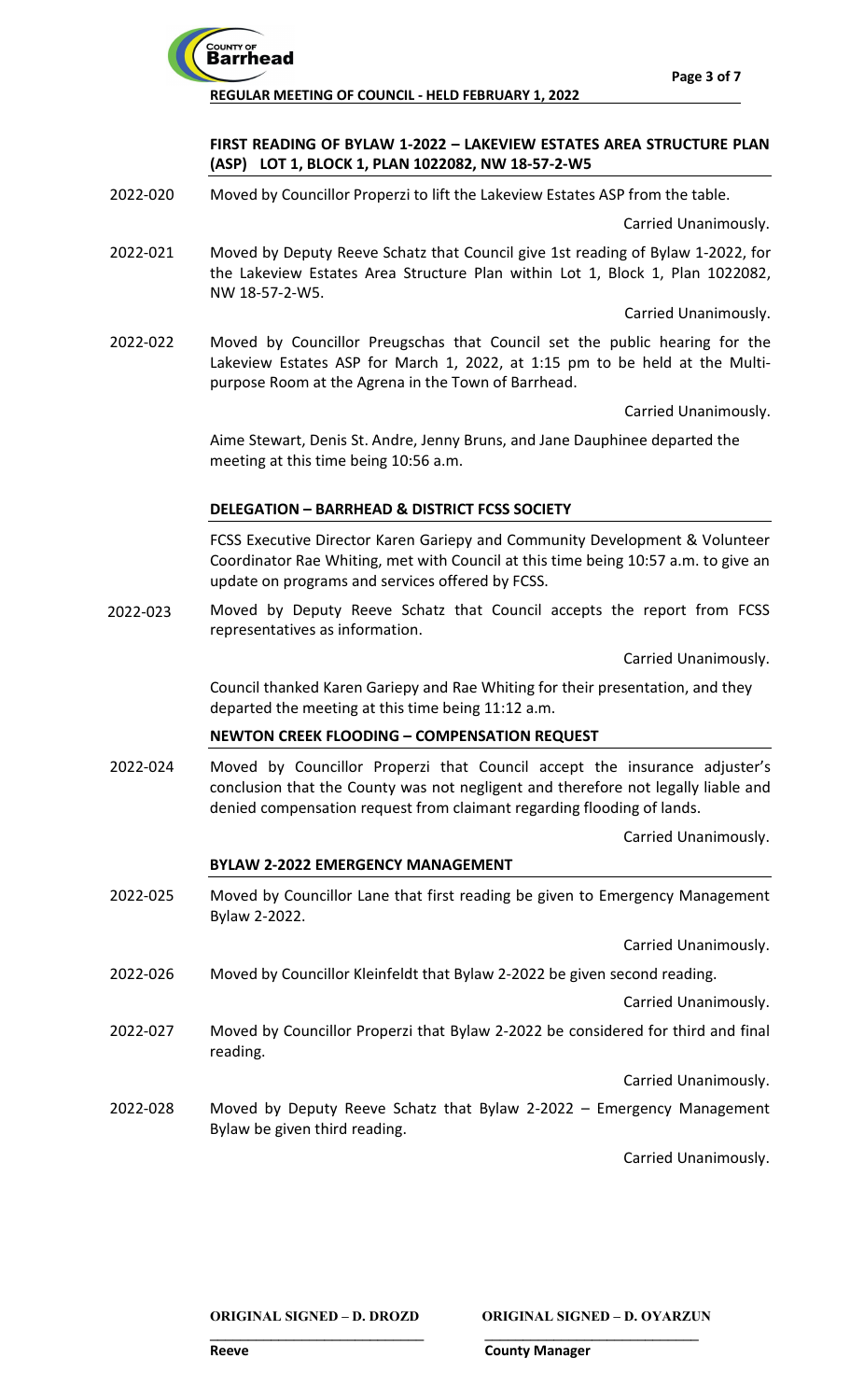

## **DELEGATION – BARRHEAD RCMP DETACHMENT**

Sergeant Bob Dodds and Constable Tyler Holick of the Barrhead RCMP Detachment, met with Council at this time being 11:27 a.m. to discuss the quarterly statistics and give an update on policing in the municipality. Cst Holick was introduced as the newest member of Barrhead Detachment.

Moved by Councillor Kleinfeldt that Council accept the report from Sgt Dodds as information. 2022-029

Carried Unanimously.

Council thanked Sgt Dodds and Cst Holick for the presentation, and they left the meeting at this time being 12:06 p.m.

## **LUNCH RECESS**

Reeve Drozd recessed the meeting at this time being 12:07 p.m.

Reeve Drozd reconvened the meeting at this time being 1:00 p.m.

Ken Hove and Travis Wierenga joined the meeting at this time being 1:00 p.m.

## **PUBLIC WORKS REPORT**

Ken Hove, Director of Infrastructure, and Travis Wierenga, Public Works Manager, met with Council and reviewed the written report for Public Works and Utilities and answered questions from Council.

Moved by Councillor Lane that the report from the Director of Infrastructure and Public Works Manager be received for information. 2022-030

Carried Unanimously.

## **2022 UTV PURCHASES**

Moved by Councillor Preugschas that Council directs Administration to purchase two 2022 Polaris Ranger 570 UTV's from CC Cycle for a total cost of \$32,115.40 and as identified in the 10-year Capital Equipment Plan. 2022-031

Carried Unanimously.

## **2022 MOTOR SCRAPER PURCHASE**

Moved by Councillor Preugschas that Council directs Administration to purchase two 2022 Caterpillar 627K motor scrapers, with 5-year / 5,000-hour warranty coverage from Finning Canada Ltd. at a cost of \$1,302,000 per unit, and to confirm and compare pricing from Finning and relevant Auctioneers for Units # 312 and #313 nearer to the delivery dates of the new replacement units. 2022-032

Carried 5-2.

Councillor Lane left the meeting at this time being 1:40 p.m.

## **2022 EXCAVATOR AND MULCHER PURCHASE**

Moved by Councillor Stoik that Council directs Administration to purchase one 2022 Caterpillar 317 GC excavator, with a twist wrist bucket, brush rake, auxiliary engine heating system, and 5-year / 5,000-hour warranty coverage at a total cost of \$322,985 from Finning Canada Ltd. and to purchase a FAE UML/HY-150VT mulcher at a total cost of \$40,669 from KNM Sales & Service. 2022-033

Carried 6-0.

Ken Hove and Travis Wierenga departed the meeting at this time being 1:45 p.m.

Tamara Molzahn rejoined the meeting at this time being 1:47 p.m.

**\_\_\_\_\_\_\_\_\_\_\_\_\_\_\_\_\_\_\_\_\_\_\_\_\_\_\_\_ \_\_\_\_\_\_\_\_\_\_\_\_\_\_\_\_\_\_\_\_\_\_\_\_\_\_\_\_**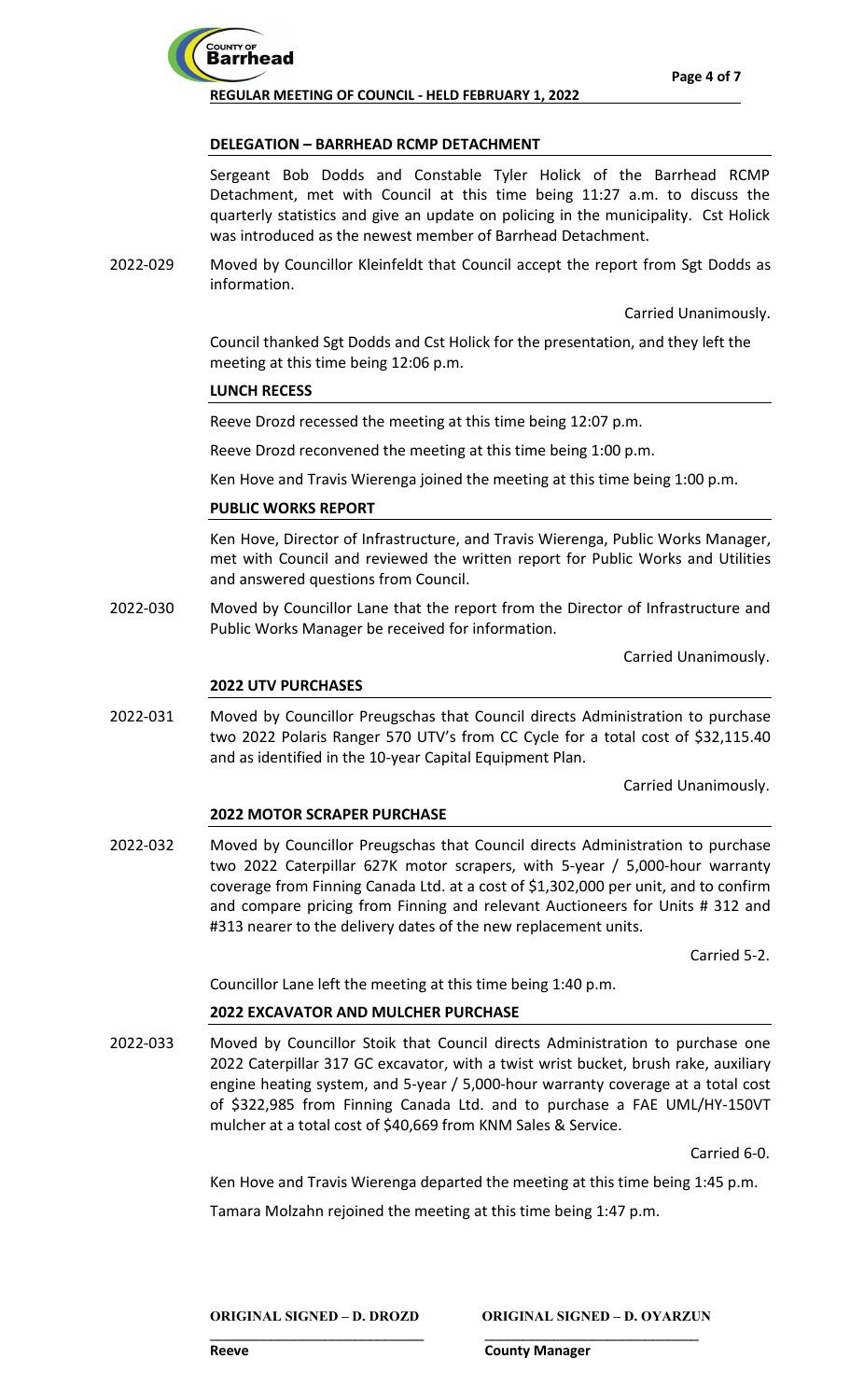

## **2021 PROJECT DASHBOARD**

- Moved by Deputy Reeve Schatz that Council approve the following funding sources for the overbudget 2021 capital projects: 2022-034
	- Road project 2021-140 Dunstable South \$54,208 from MSI funding
	- Road project 2019-640 \$66,053 from current year operational budget
	- Road project 2021-742 \$3,502 from LRB Construction Reserve
	- Rebuild Distribution Pump (Neerlandia) \$8,653 from Water & Sewer Capital Reserve
	- Manola Truck Fill Building \$5,000 from current year operational budget

Carried 6-0.

- Moved by Councillor Preugschas that Council approve the following funding sources for the overbudget 2021 operational projects: 2022-035
	- Gravel Pit Volume Testing \$3,129 from current year operational budget
	- Pavement Repairs \$24,424 from current year operational budget

Carried 6-0.

Moved by Councillor Properzi that Council accepts the Capital & Operational Dashboards as at December 31, 2021 for information. 2022-036

Carried 6-0.

## **DIRECTOR OF FINANCE & ADMINISTRATION REPORT**

- Moved by Deputy Reeve Schatz that Council accept the following Director of Finance & Administration's reports for information: 2022-037
	- Cash, Investments, & Taxes Receivable as of December 31, 2021
	- Payments Issued for the month of December 2021
	- YTD Budget Report for the 12 months ending December 31, 2021
	- YTD Capital Recap for period ending December 31, 2021

Carried 6-0.

Tamara Molzahn left the meeting at this time being 2:22 p.m.

Councillor Lane rejoined the meeting at this time being 2:22 p.m.

## **RURAL BROADBAND POLICY**

Moved by Councillor Kleinfeldt that Council approve the Rural Broadband Policy as recommended by the Policy Committee. 2022-038

**\_\_\_\_\_\_\_\_\_\_\_\_\_\_\_\_\_\_\_\_\_\_\_\_\_\_\_\_ \_\_\_\_\_\_\_\_\_\_\_\_\_\_\_\_\_\_\_\_\_\_\_\_\_\_\_\_**

Carried Unanimously.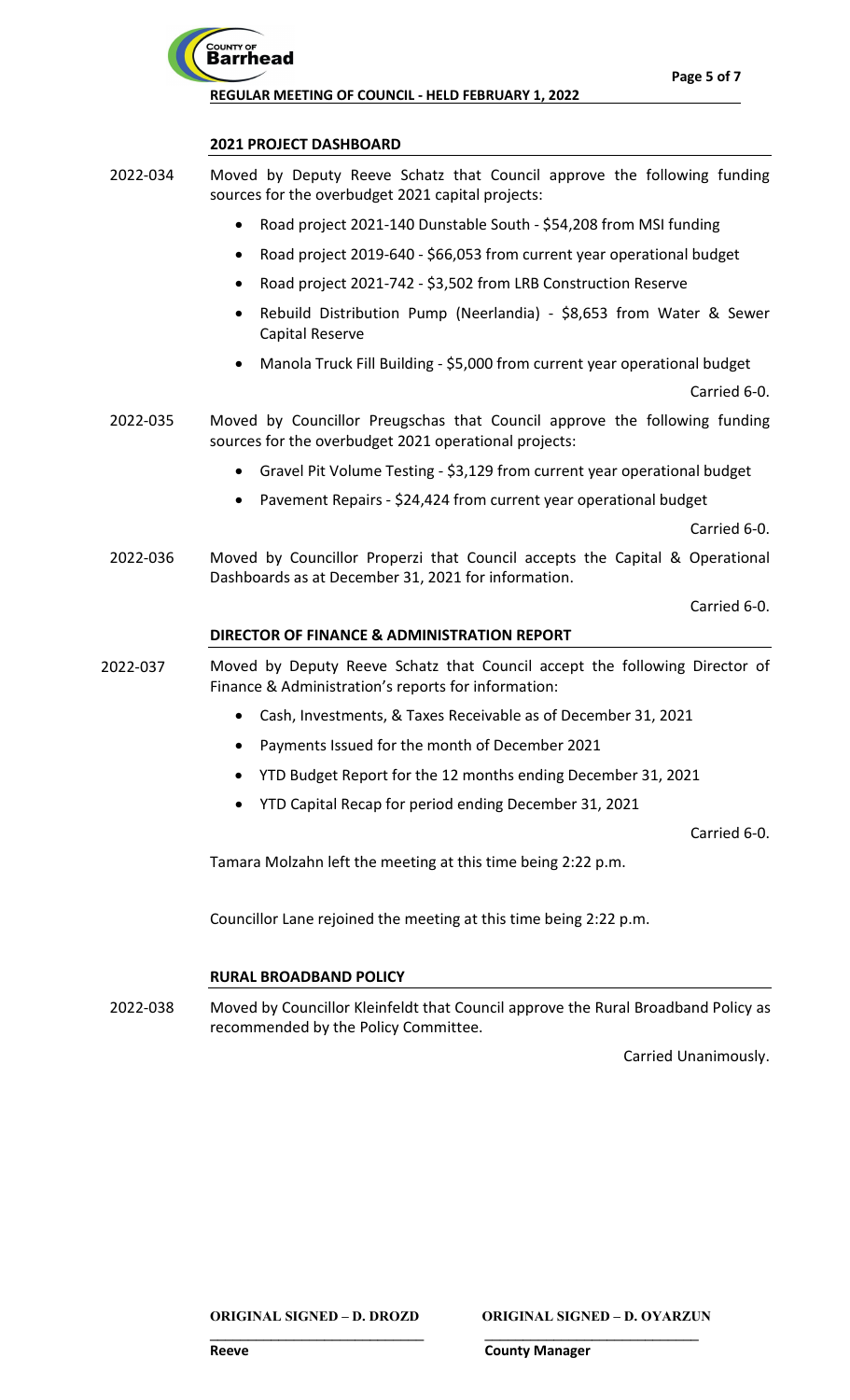

### **AGENDA INFORMATION ITEMS**

- Moved by Councillor Lane that the following agenda items be received as information: 2022-039
	- Email from Statistics Canada Re: Findings from the 2021 Census are coming soon! – dated January 27, 2022
	- Alberta News Release Re: SafeRoads Alberta dated January 26, 2022
	- Email from AHS Re: EMS System Pressure and Mitigation dated January 24, 2022
	- News Release from Minister of Health Re: Addressing Emergency Medical Services Pressures – dated January 24, 2022
	- Letter from County of Minburn to FCM Re: Federal Climate Policy dated January 24, 2022
	- Ag Society Meeting Minutes January 25, 2022
	- LEPA Meeting Minutes January 12, 2022
	- FCSS Meeting Minutes December 16, 2021
	- Misty Ridge Meeting Minutes December 15, 2021

Carried Unanimously.

#### **RESCIND RESOLUTION 2021-291**

- Moved by Deputy Reeve Schatz that Council rescind the following resolution as it is no longer actionable: 2022-040
	- 2021-291 Approved Sky-High Flight Training's request to conduct a six-week ground school based out of the Barrhead Johnson Airport, commencing September 1, 2021, conditional upon Sky High Flight Training, c/o Robert Dunham's acceptance of the terms and conditions of the agreement presented by Administration.

Carried Unanimously.

## **REPORT – COUNTY MANAGER**

Debbie Oyarzun, County Manager, reviewed the 2022 Council Resolution Tracking List and provided updates to Council;

- Demonstration of County of Barrhead website and where public can find the complete Council meeting agenda package with schedules. Council packages to be posted Monday prior to Council meeting.
- Budget Survey posted January 25 February 14, 2022; What We Heard Report scheduled for March 1, 2022 regular meeting of Council
- Policy Committee met on January 28, 2022 to review Broadband Policy which was recommended to Council and the Respectful Workplace Policy
- Moved by Councillor Properzi to accept the County Manager's report as information. 2022-041

**\_\_\_\_\_\_\_\_\_\_\_\_\_\_\_\_\_\_\_\_\_\_\_\_\_\_\_\_ \_\_\_\_\_\_\_\_\_\_\_\_\_\_\_\_\_\_\_\_\_\_\_\_\_\_\_\_**

Carried Unanimously.